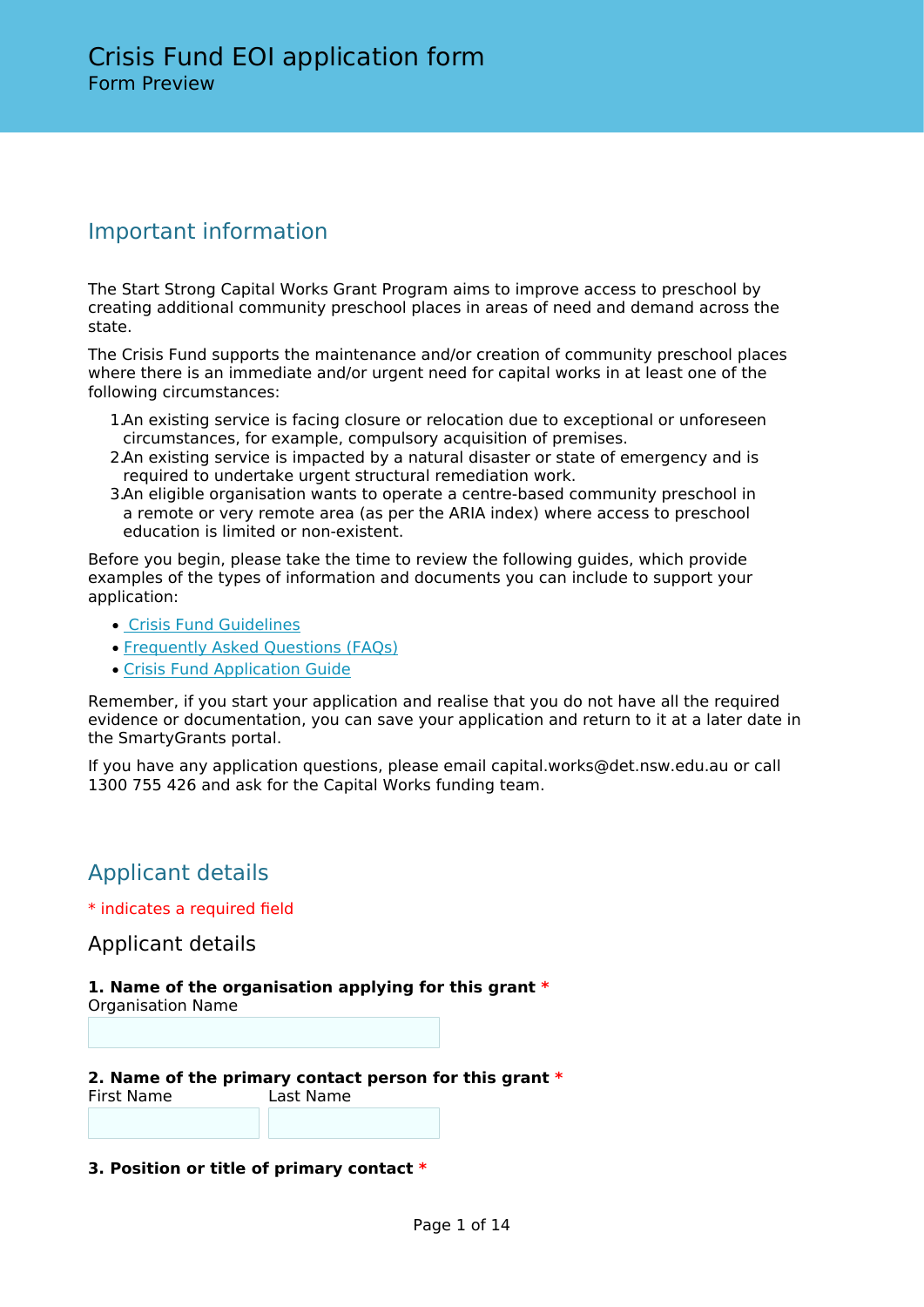## **4. Email address of primary contact \***

## **5. Mobile phone number of primary contact \***

Must be an Australian mobile phone number. Correct formatting: 0411234567

## **6. Alternate phone number \***

If landline, include area code.

## **7. Registered address of the organisation applying for this grant \*** Address

Address line 1, Suburb, State, Postcode. Country must be Australia. You must be registered or incorporated in NSW.

## **8. Australian Business Number (ABN) \***

The ABN provided will be used to look up the following information. Click Lookup above to check that you have entered the ABN correctly.

| Information from the Australian Business Register |                  |  |
|---------------------------------------------------|------------------|--|
| <b>ABN</b>                                        |                  |  |
| Entity name                                       |                  |  |
| <b>ABN</b> status                                 |                  |  |
| Entity type                                       |                  |  |
| Goods & Services Tax (GST)                        |                  |  |
| <b>DGR Endorsed</b>                               |                  |  |
| ATO Charity Type                                  | More information |  |
| <b>ACNC Registration</b>                          |                  |  |
| <b>Tax Concessions</b>                            |                  |  |
| Main business location                            |                  |  |

Must be an ABN.

## **9. Select what type of not-for-profit organisation you are \***

## **10. Select proof of your not-for-profit status \***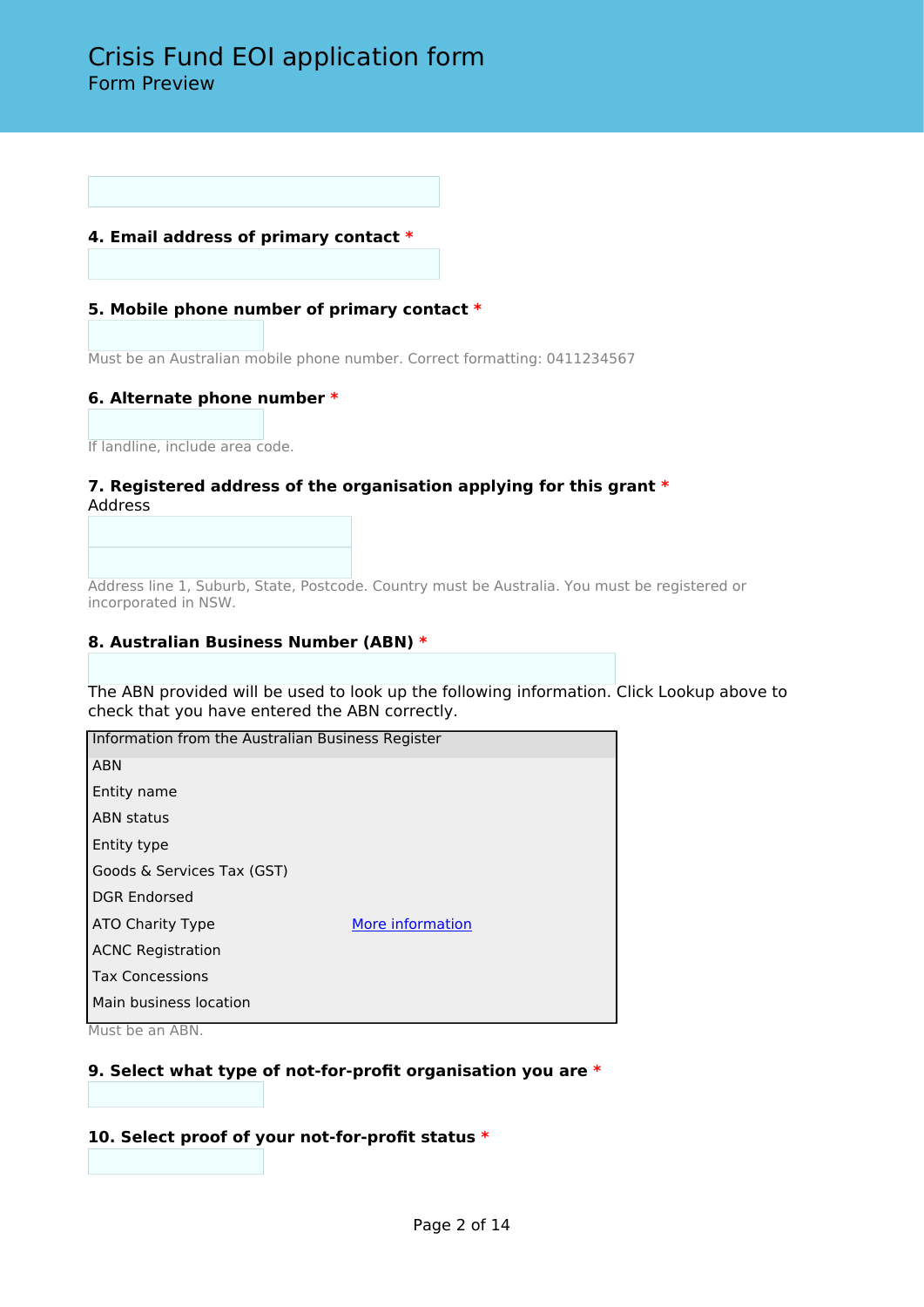#### **Enter your corporation number \***

Eg. INC-000000

**Attach other proof of not-for-profit status \*** Attach a file:

For example, constitutional documents and/or articles of association that demonstrate the not-forprofit character of the organisation.

# Crisis Category

## \* indicates a required field

**11. The Crisis category supports the maintenance and/or creation of community preschool places where there is an immediate and/or urgent need for capital works in at least one of the following circumstances. Please select one of the options below as it applies to you: \***

 $\bigcirc$  An existing centre-based service is facing closure or relocation due to exceptional or unforeseen circumstances, for example, compulsory acquisition of premises

 $\circ$  An existing centre-based service is impacted by a natural disaster or state of emergency and is required to undertake urgent structural remediation work

 $\circ$  An eligible organisation wants to operate a centre-based preschool in a remote or very remote area (as per the ARIA) where access to preschool education is limited or nonexistent

## **Briefly explain your crisis circumstances \***

Word count: Must be no more than 300 words.

## **Attach evidence to support your claims \*** Attach a file:

This can be in the form of a notice to vacate from your landlord, compulsory acquisition, proof that your site is being demolished by your lessor etc.

## **Briefly explain your crisis circumstances \***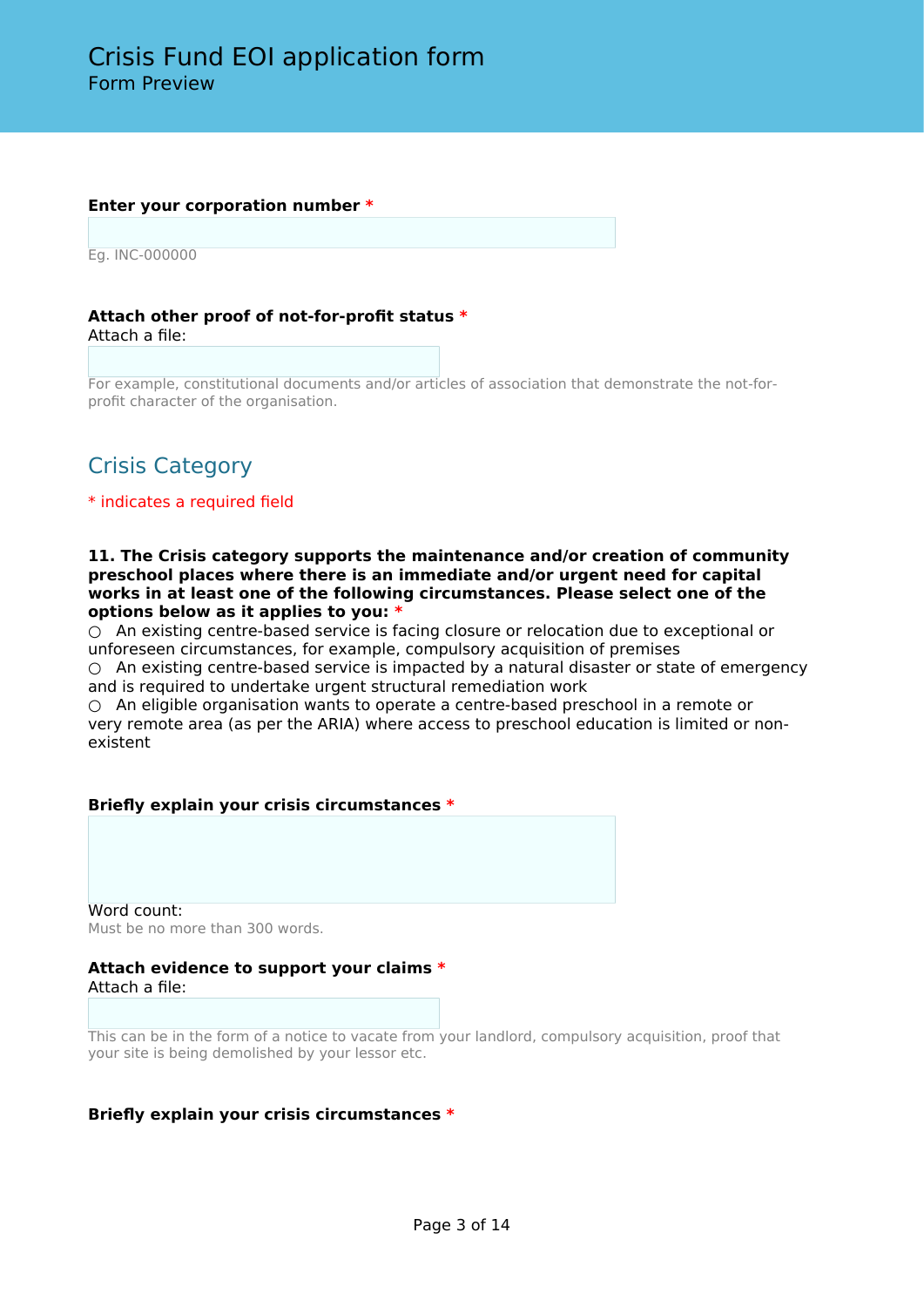#### Word count:

Must be no more than 300 words. Routine maintenance repairs required for compliance purposes cannot be funded by this program.

#### **Attach evidence to support your claims \*** Attach a file:

This can be in the form of proof of structural damage because of the natural disaster or any other evidence to support your crisis scenario.

#### **Select the statement below to confirm you understand and agree to it \***

 $\bigcirc$  I confirm that insurance does not cover the repairs or there is a shortfall in funding after our insurance claim.

#### **Attach evidence of your shortfall or rejected insurance claims \***

Attach a file:

## **Are the suburbs you intend to service in remote or very remote areas as per the ARIA? \***

○ Yes ○ No

The ARIA stands for the Accessibility and Remoteness Index of Australia available [here](https://www.abs.gov.au/websitedbs/d3310114.nsf/home/remoteness+structure).

#### **Explain the limited or non-existent access to preschool education in the area you intend to service \***

#### Word count:

Must be no more than 300 words.

You can refer to the numbers of available services in your area and accessibility issues such as unpaved or unsealed roads, or long distances between services and towns.

## **Attach evidence to demonstrate the limited or non-existent access to preschool education in your area \***

Attach a file:

This can be in the form of a google maps screenshot showing services in the area (or lack of) including mobile preschool venues, or a description of accessibility issues to existing services.

**Explain how the gap in the provision of preschool education you have identified in your area impacts the community, and how you intend to address this with your proposal \***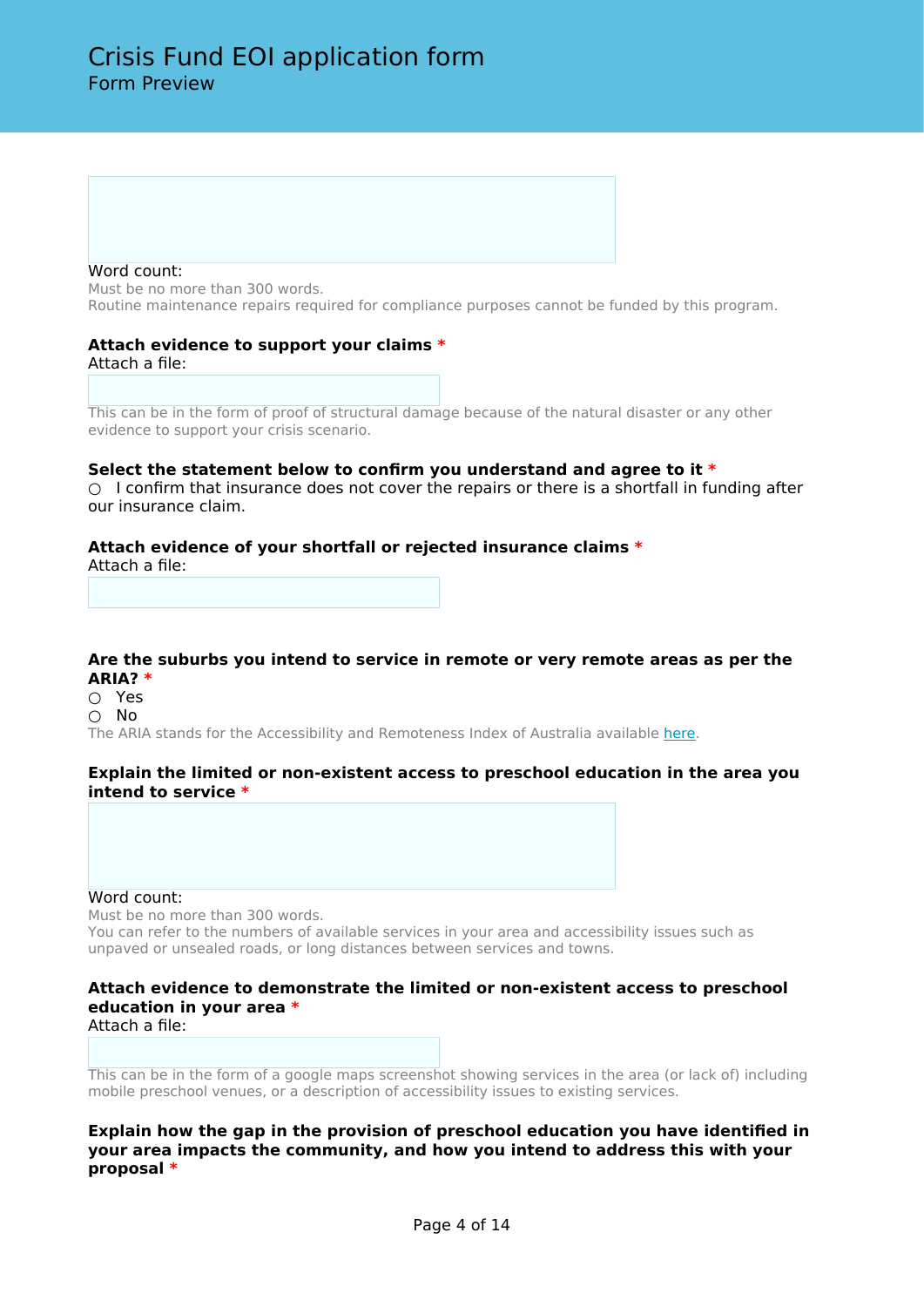Word count: Must be no more than 300 words.

## **Describe current and future demand for early childhood services in your area \***

Word count:

Must be no more than 300 words.

This can be letters from parents demonstrating demand for a service in the area or explaining access difficulties. See [Crisis Fund Application Guide](https://education.nsw.gov.au/early-childhood-education/operating-an-early-childhood-education-service/grants-and-funded-programs/capital-works-grants/crisis-fund/application-guide) for more examples. Please note that the service will need to operate and provide places for 10 years following project completion.

## **Attach evidence of current and future demand to support your answer above (not compulsory)**

Attach a file:

# Provider details

\* indicates a required field

## **12. Does the organisation applying for this grant hold, or intend to hold, a valid provider approval ID to operate a NSW early childhood service? \***

 $\circ$  Yes, I am an approved provider

○ Yes, I have lodged or intend to lodge an application to become an approved provider Provider approval must be obtained before the grant can be confirmed.

## **What is your provider approval ID? \***

Eg. PR-00000000

#### **Provide evidence of your lodged application, or evidence of your intent to lodge an application \*** Attach a file:

Evidence of your intent to lodge can be a letter signed by your committee. If you have already lodged your application you should attach proof of your submission.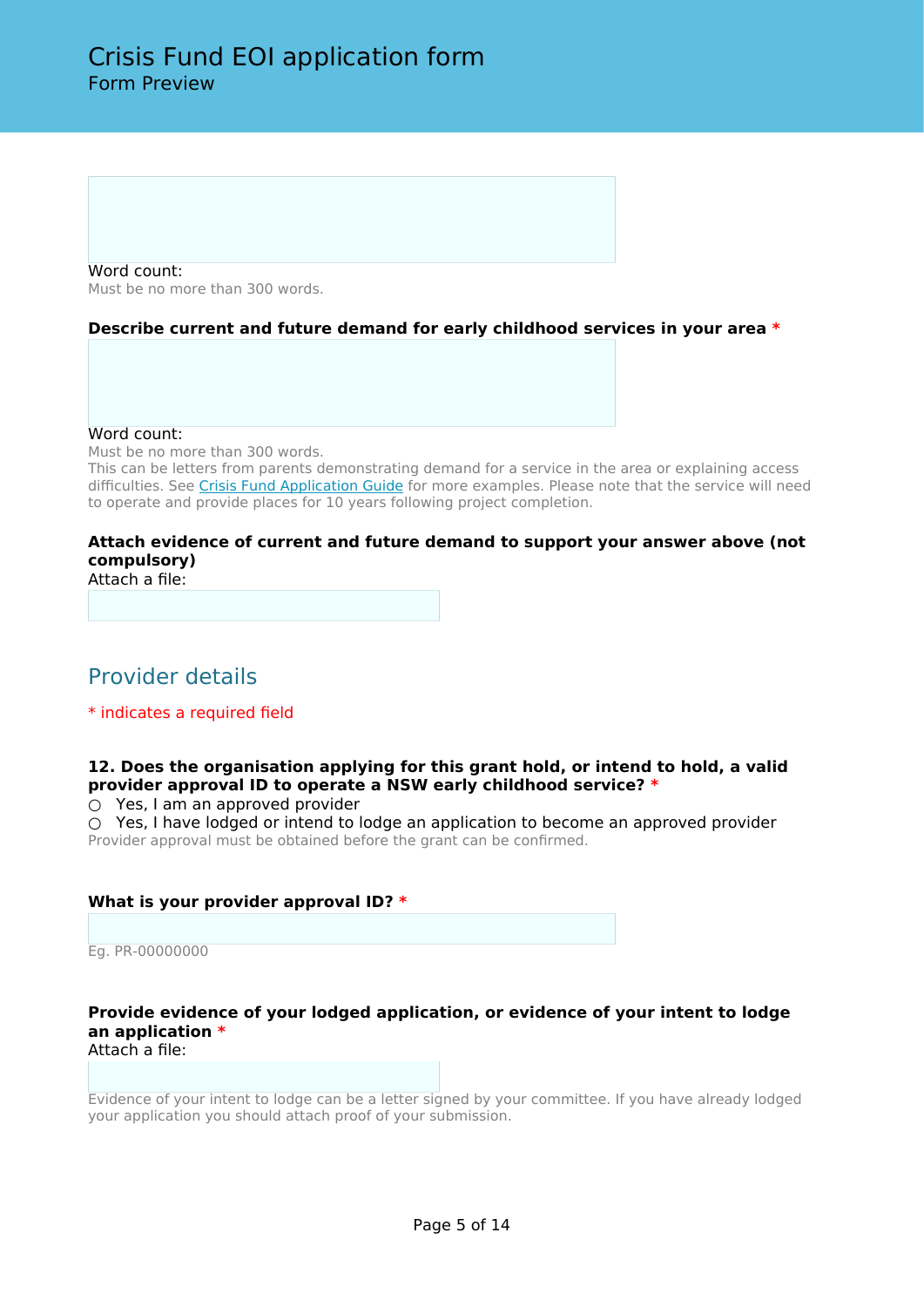**13. Crisis applicants are highly encouraged to seek funding from other sources prior to submitting this application, including with insurance claims if applicable, fundraising or other applications for funding from third parties. What steps you have taken in this regard? \***

Word count: Must be no more than 300 words.

**Attach proof of the steps you have described above \*** Attach a file:

# Past performance

## \* indicates a required field

The Department will review your past performance and assess whether it is likely to have an impact on successful delivery of your project. This will include a review of previous projects funded through the Start Strong Capital Works Grant Program, where applicable.

**14. Have you ever been awarded a Start Strong Capital Works grant before? \***

- Yes
- No

## **What grant round was it from? \***

## **Please explain why you are requesting further grant funding \***

Word count: Must be no more than 300 words.

# Service details

\* indicates a required field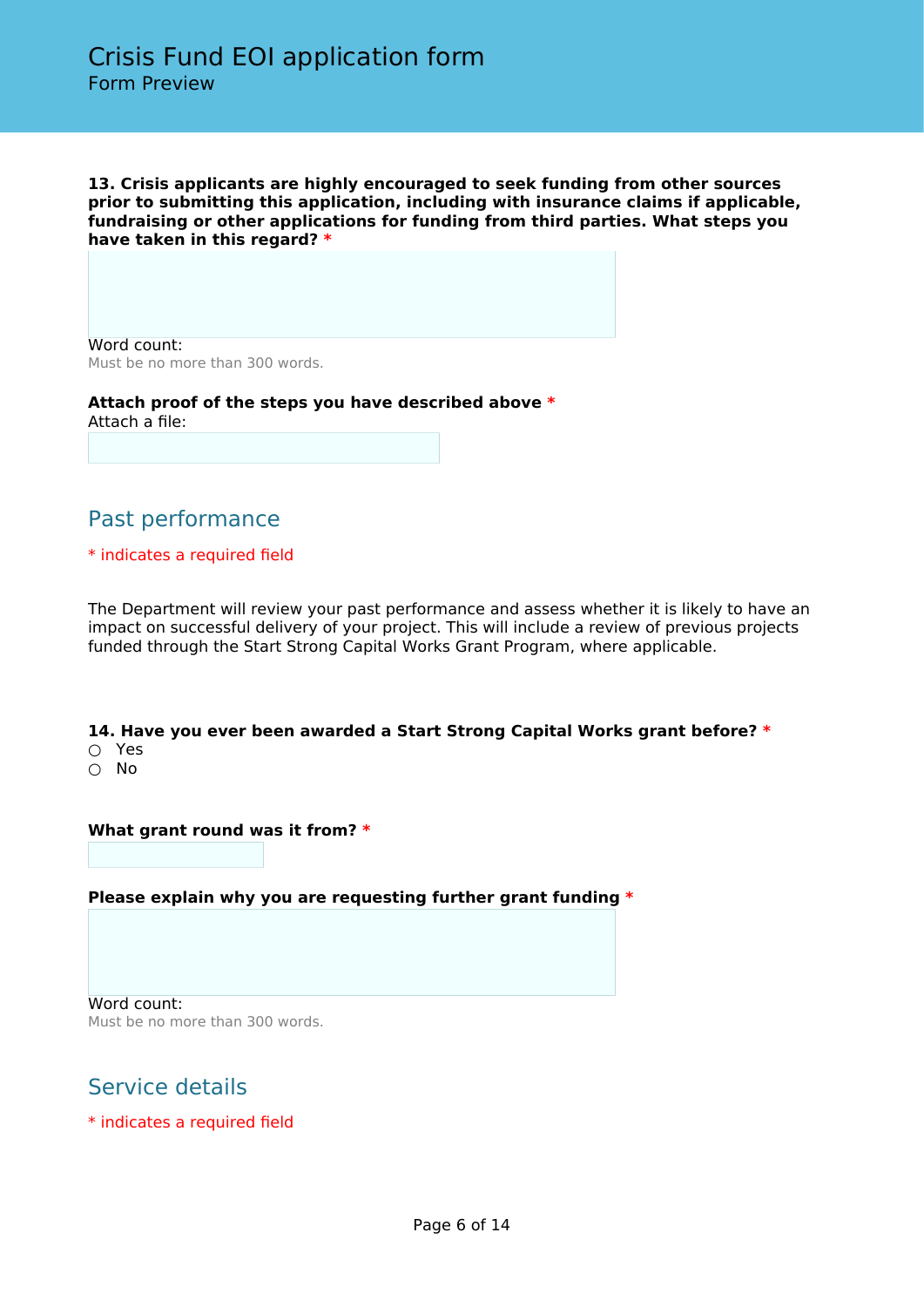Please note this grant can only fund community preschool places. Long day care providers running a preschool program are not eligible to apply. Delivering a preschool program within a long day care is not the same as operating a community preschool service.

Existing multipurpose providers operating both a long day care and community preschool service may seek funding under this program for community preschool places only.

## **15. What is the address of the site where capital works will take place? \*** Address

Address Line 1, Suburb/Town, State/Province, and Postcode are required. Country must be Australia

#### **16. Is the capital works address on a government school site? \***

- Yes
- No

**17. What is or what will be the service type of the capital works address? \***

**Confirm you understand that this program will only fund the portion of your build that will lead to an increase in and/or maintenance of community preschool places. Other types of early childhood education and care places will not be funded, this includes long day care, family day care and Out of School Hours (OOSH) care places. \***

○ Confirm

## **18. Does the capital works site address have a valid service approval ID? \***

 $\circ$  Yes, I'm currently operating a preschool on the capital works site

○ No, I'm relocating an existing preschool with a valid service approval ID to the capital works site

 $\circ$  No, I'm going to lodge an application to get a new service approval ID for the capital works site

## **What is the service approval ID? \***

Eg. SE-00000000

## **What is the service approval ID of the service being relocated? \***

Eg. SE-00000000

## **What is the name of the service being relocated? \***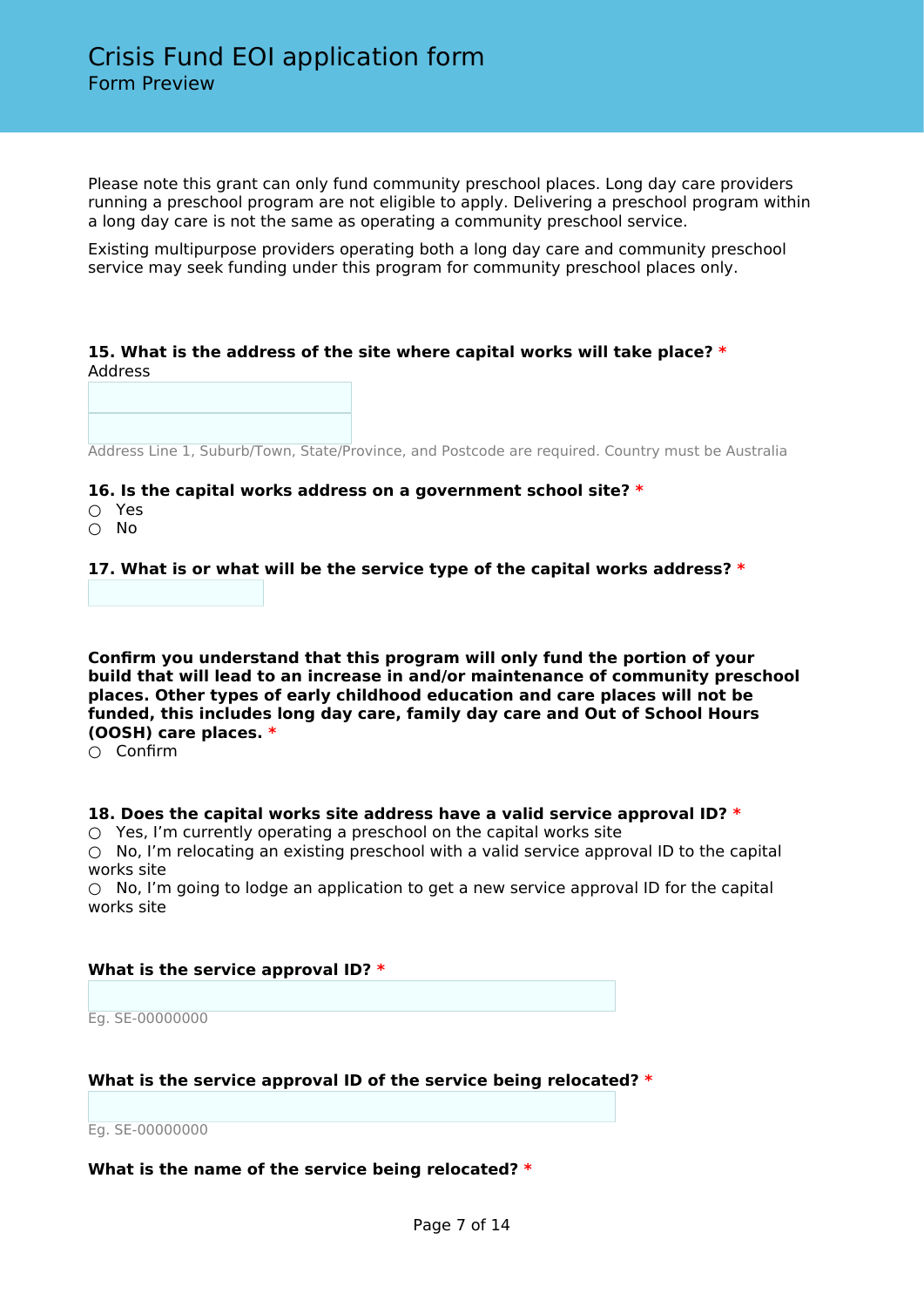## **What is the address you are relocating from? \*** Address

Address Line 1, Suburb/Town, State/Province, and Postcode are required. Country must be Australia

## **Attach proof of lodgement or intention to lodge \*** Attach a file:

Service providers intending to operate an early childhood education centre must obtain a Service Approval for an existing site as soon as the capital works project is completed.

## **19. If you are successful with this funding application, will you be closing any existing services? \***

- $\circ$  No, all new and/or existing services will remain in operation
- $\circ$  Yes, I am closing an existing service after the project is complete

## **What is the service approval ID of the service being closed? \***

Eg. SE-00000000

## **What is the name of the service being closed? \***

# Crisis project details

#### \* indicates a required field

## **20. Please choose a category that best describes your project: \***

## **21. Give a brief description of your proposed project \***

Word count:

## **22. Select all the statements below to confirm you understand and agree to them:**

**\***  $\Box$  I confirm that this grant will not be used to fund the purchase of land, premises, or service delivery costs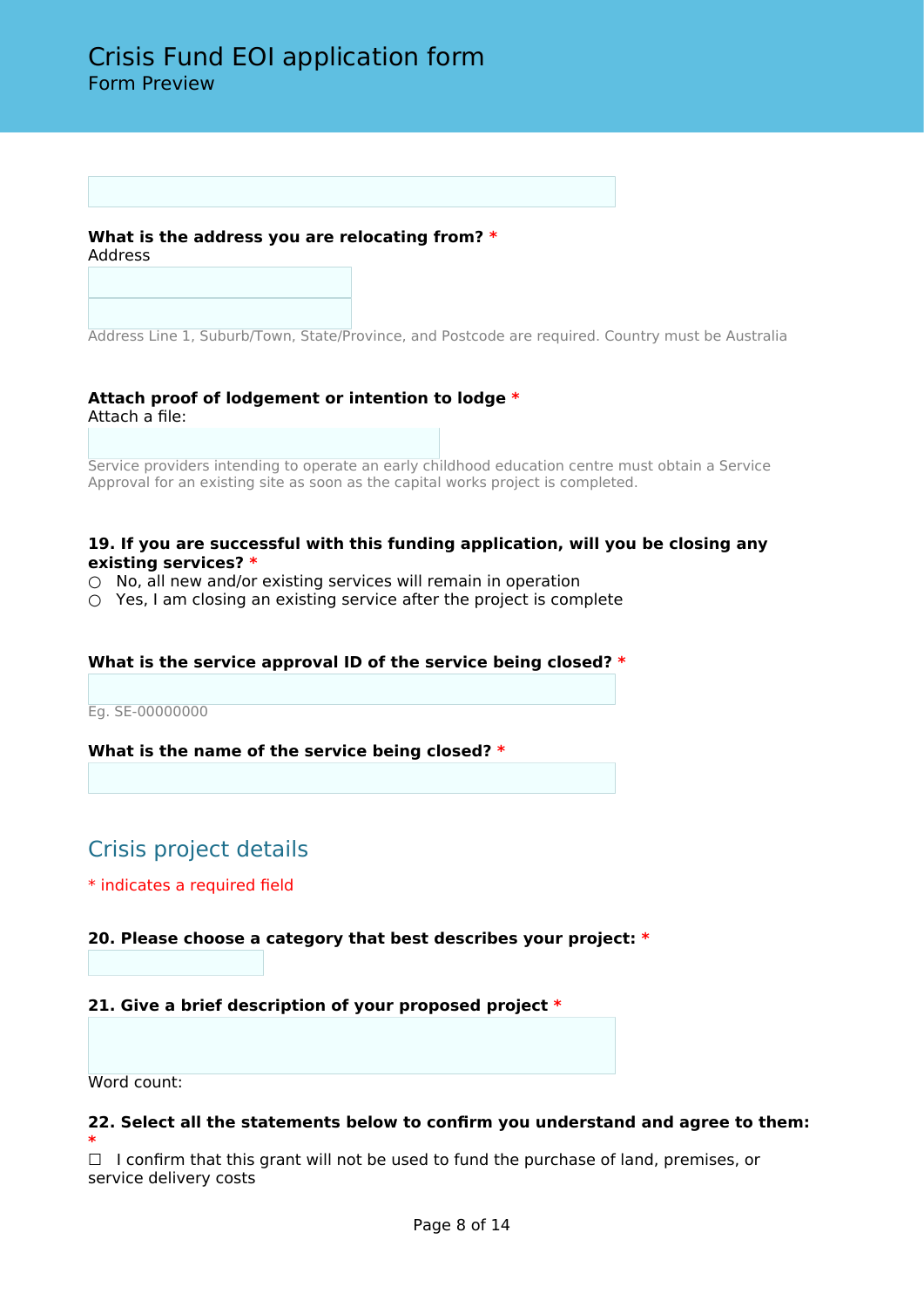$\Box$  The service will continue to operate for a period of 10 years from the date the project/ works are completed

 $\Box$  The premises or the part of the premises affected by the capital works and funded by this program will be used primarily to deliver community preschool places and enrolments  $\Box$  I have not already received full financial support from other sources

 $\Box$  The proposed project has not been completed at the time of this application

# Capability and capacity for project delivery

\* indicates a required field

**23. Provide an expected time frame for project delivery below:**

**Projected start date \***

**Projected end date \***

**Outline key project milestones and time frames for delivery \***

Must be no more than 300 words.

## **24. Select your current landholding arrangement: \***

#### $\bigcirc$  You own the land

#### $\circ$  You have a lease or other appropriate arrangement

Applicants need to demonstrate the ability to provide a suitable project site and security instrument valid throughout the 10 year project period. The provision of a security instrument is a precondition for funding and we encourage you to discuss this requirement with all relevant parties prior to submitting your application. Applicants that are invited to Stage 2 will be required to submit evidence in this regard. Refer to the [Security instrument factsheet](https://education.nsw.gov.au/early-childhood-education/operating-an-early-childhood-education-service/grants-and-funded-programs/capital-works-grants/useful-information) for further information.

**\***

- $\circ$  I have a lease or license for 10 or more years
- $\bigcirc$  I have a lease or license for less than 10 years
- $\bigcirc$  Other appropriate arrangement

## **What is your other arrangement and what is its duration? \***

## **25. Select the statements below to confirm you understand and agree to them: \***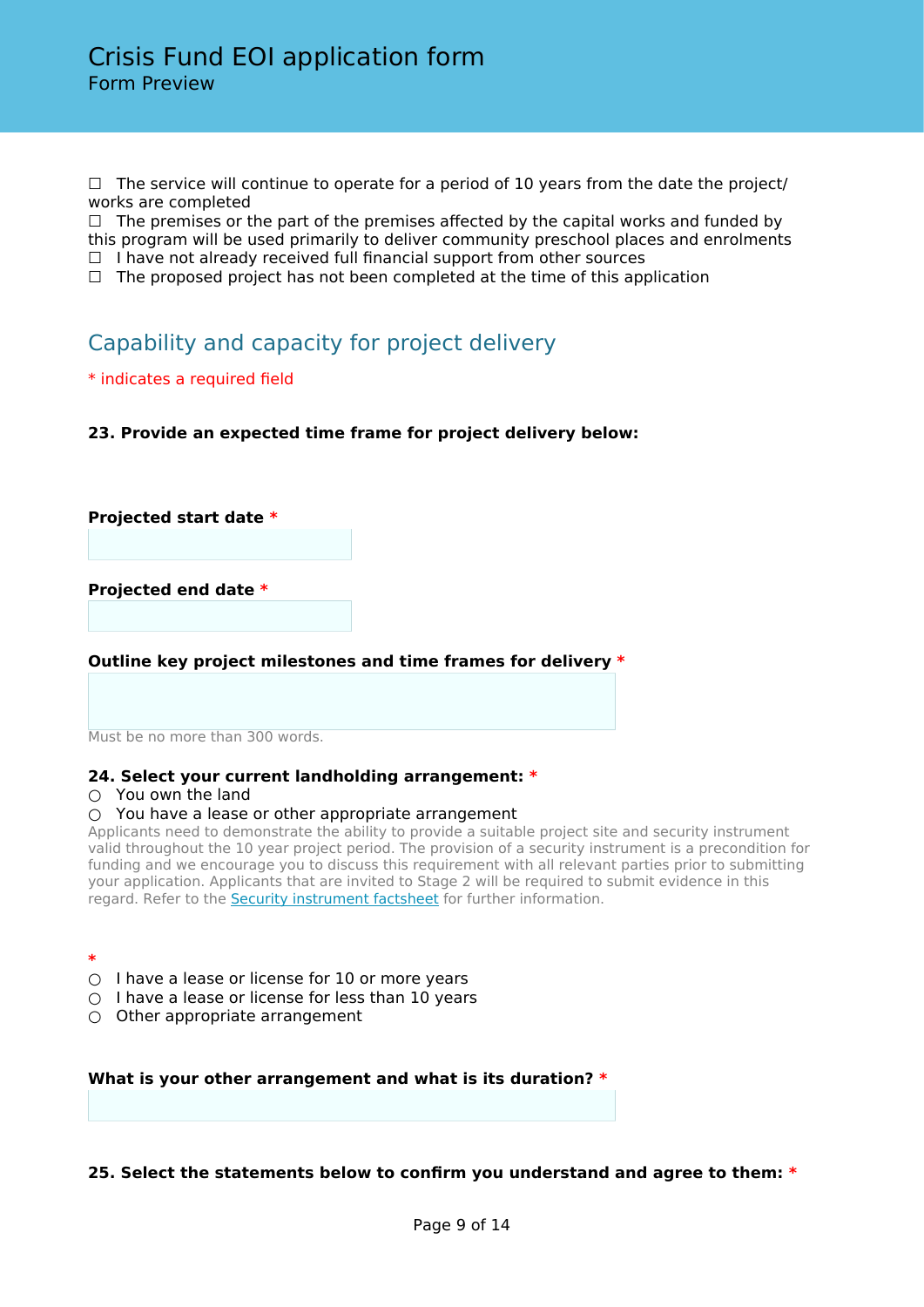□ I confirm that the project has been discussed with all affected stakeholders and partners and that they are supportive of the capital works.

 $\Box$  I confirm that I have discussed the requirement of a security instrument valid for the 10 year project period with all relevant parties.

## Maintenance or increase in licensed preschool places in areas of need and demand

\* indicates a required field

## **26. Can you confirm your project will result in the maintenance and/or increase of licensed preschool places according to NQAITS? \***

 $\circ$  Yes, I am maintaining the existing licensed preschool places

○ Yes, I am maintaining the existing and creating new licensed preschool places

 $\bigcirc$  Yes, I am creating licensed preschool places in a remote or very remote area to address a gap in the provision of preschool education

## Licensed preschool places

Check the [Preschool place regulatory requirements factsheet](https://education.nsw.gov.au/early-childhood-education/operating-an-early-childhood-education-service/grants-and-funded-programs/capital-works-grants/useful-information) and the [Crisis Fund Application](https://education.nsw.gov.au/early-childhood-education/operating-an-early-childhood-education-service/grants-and-funded-programs/capital-works-grants/crisis-fund/application-guide) [Guide](https://education.nsw.gov.au/early-childhood-education/operating-an-early-childhood-education-service/grants-and-funded-programs/capital-works-grants/crisis-fund/application-guide) to accurately calculate these numbers.

#### **(Current places) How many licensed preschool places does the service subject to capital works have approval for? \*** This is NOT 600 hour places. This number should be listed on NQAITS as your per day licensed places. This number should be zero for brand new services that are not yet operational. **(Maintained places) How many licensed community preschool places per day will be maintained because of this project? \*** The number of preschool places you are maintaining from your existing licensed places (if any). This number should be zero for brand new services that are not yet operational. **(New Places) How many licensed community preschool places per day will be created because of this project? \*** This number is any NEW places created in addition to your Current places above (if any). **Expected total places:** This number is automatically calculated. This is the number of licensed community preschool places per day offered by the

## **27. Select the statement below to confirm you understand and agree to it: \***

service after project completion.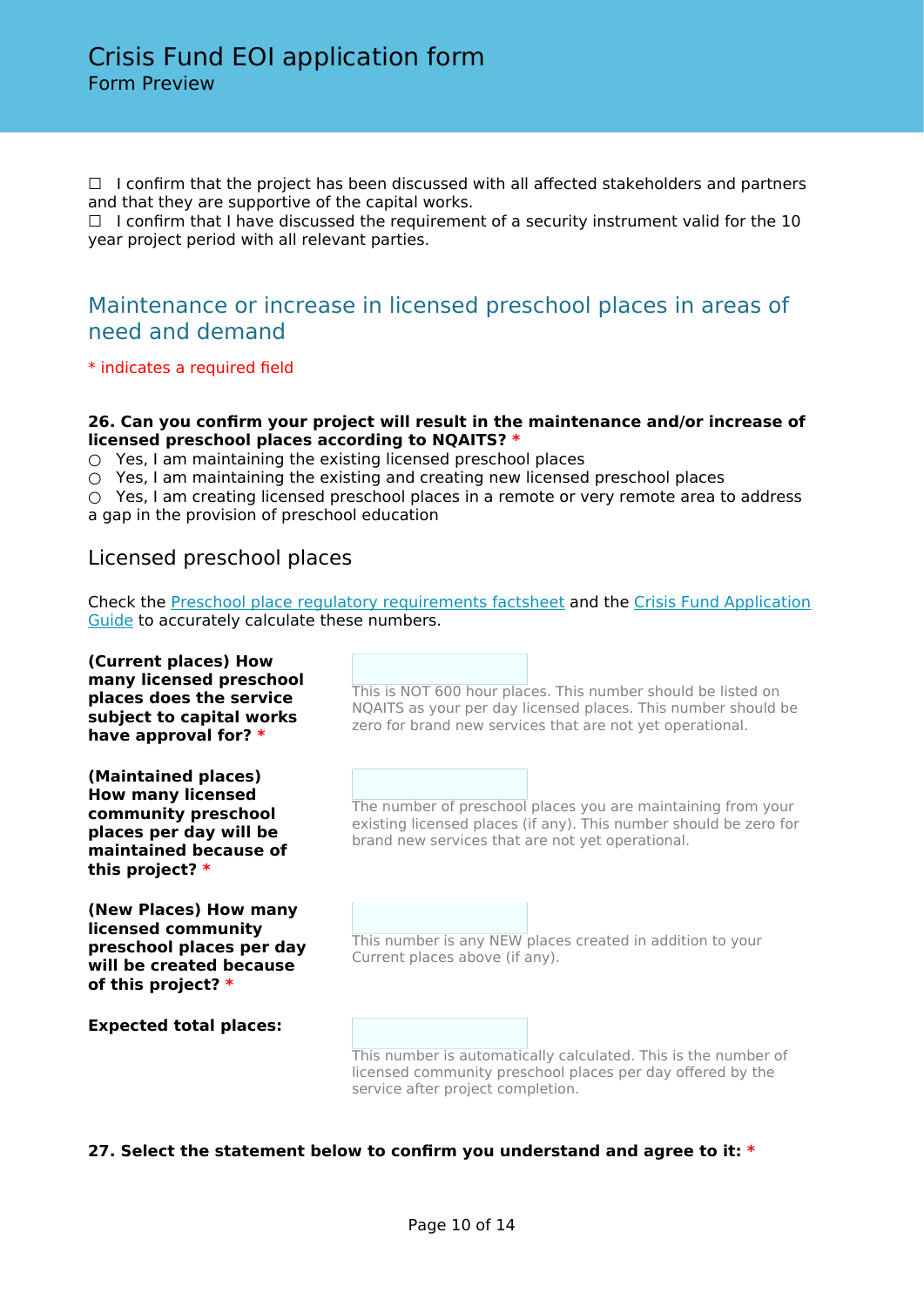#### $\circ$  I confirm that this project will be compliant with all relevant regulations and requirements needed to obtain service approval with any change in licensed preschool places.

Applicants invited to Stage 2 will be required to provide evidence to substantiate how they have calculated any proposed changes to preschool places in line with applicable regulations.

# Accessibility and inclusion

## \* indicates a required field

**28. Select the statement below to confirm you understand and agree to it: \*** ○ I confirm that this project will provide and/or improve the provision of a culturally safe, accessible and inclusive educational setting for equity children (Aboriginal and/or Torres Strait Islander children, children with disability and additional needs, and children from low income settings).

Applicants that are issued an Invitation to Apply at Stage 2 of the grant application process will be required to submit evidence in this regard

## Budget details

## \* indicates a required field

## **29. Attach at least one (1) quote obtained in the past 6 months to substantiate your proposed budget below \***

Attach a file:

## **30. Complete the tables below with project income and project expenditure details**

## Project income

- Provide a list of your project income sources using this table to write: the project income source name, type, amount and if the income source was confirmed at the time of submitting this application.
- All amounts must be excluding GST
- Refer to the [Crisis Fund Application Guide](https://education.nsw.gov.au/early-childhood-education/operating-an-early-childhood-education-service/grants-and-funded-programs/capital-works-grants/crisis-fund/application-guide) for further assistance.

| <b>Project income</b><br>sources      | Type                                                           | \$ Amount (ex GST) Is your source | confirmed?                    |
|---------------------------------------|----------------------------------------------------------------|-----------------------------------|-------------------------------|
| First two rows are<br>compulsory      | List the source type<br>below and any requested GST<br>details | All amounts excluding             | At time of form<br>submission |
| NSW Department of<br><b>Education</b> | Start Strong Capital<br>works Crisis Fund grant<br>request     | \$0.00                            | <b>INo</b>                    |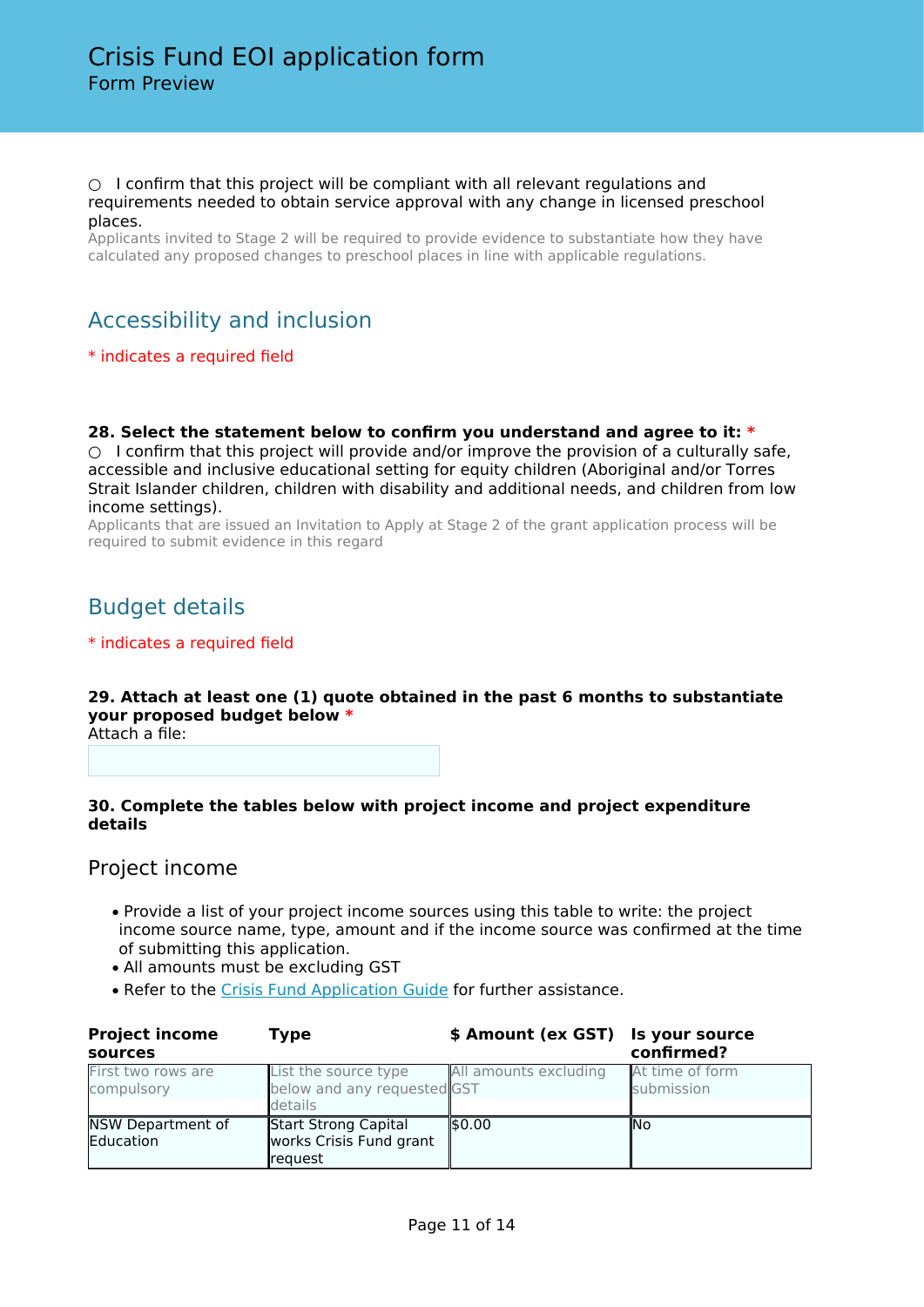| Provider contribution                                      | Preschool funds (We<br>encourage service<br>providers to contribute<br>at least 5% of the total<br>project expenditure<br>with the provider<br>contribution, however<br>this can be waived for<br>crisis applicants. This<br>amount can be achieved<br>with preschool funds<br>and/or loans taken by<br>the preschool for the<br>project.) | \$0.00 | No   |
|------------------------------------------------------------|--------------------------------------------------------------------------------------------------------------------------------------------------------------------------------------------------------------------------------------------------------------------------------------------------------------------------------------------|--------|------|
| Provider contribution                                      | <if a="" have="" loan,<br="" you="">write the name of your<br/>lending entity here&gt;<br/>If this funding source<br/>does not apply to you:<br/>the amount should stay<br/>as \$0, and choose "No"<br/>lfor source confirmed<br/>column.</if>                                                                                             | \$0.00 | lNo  |
| In-kind services                                           | <write services<br="" what="">you are receiving &amp;<br/>from whom here&gt; If this<br/>funding source does not<br/>apply to you: the amount<br/>should stay as \$0, and<br/>choose "No" for source<br/>lconfirmed column.</write>                                                                                                        | 50.00  | lNo  |
| Other eg. another grant<br>program or insurance<br>payment | <write contribution<br="" the="">type and name of<br/> contributor here&gt; If this<br/>funding source does not<br/>apply to you: the amount<br/>should stay as \$0, and<br/>choose "No" for source<br/>confirmed column.</write>                                                                                                          | \$0.00 | lNo. |
| Other eg. large scale<br>ldonations                        | <write contribution<br="" the="">type and name of<br/>contributor here&gt; If this<br/>funding source does not<br/>apply to you: the amount<br/>should stay as \$0, and<br/>choose "No" for source<br/>confirmed column.</write>                                                                                                           | 50.00  | lNo  |

## Project expenditure

- Provide a breakdown of your budget expenses and the sources you will use from your Income table to fund each item.
- The first row is compulsory, all other rows can be added and deleted from this table as applicable.
- All amounts must be excluding GST.

| <b>Project expenses</b> | \$ Amount (ex GST) | Source of funding used |
|-------------------------|--------------------|------------------------|
|                         |                    |                        |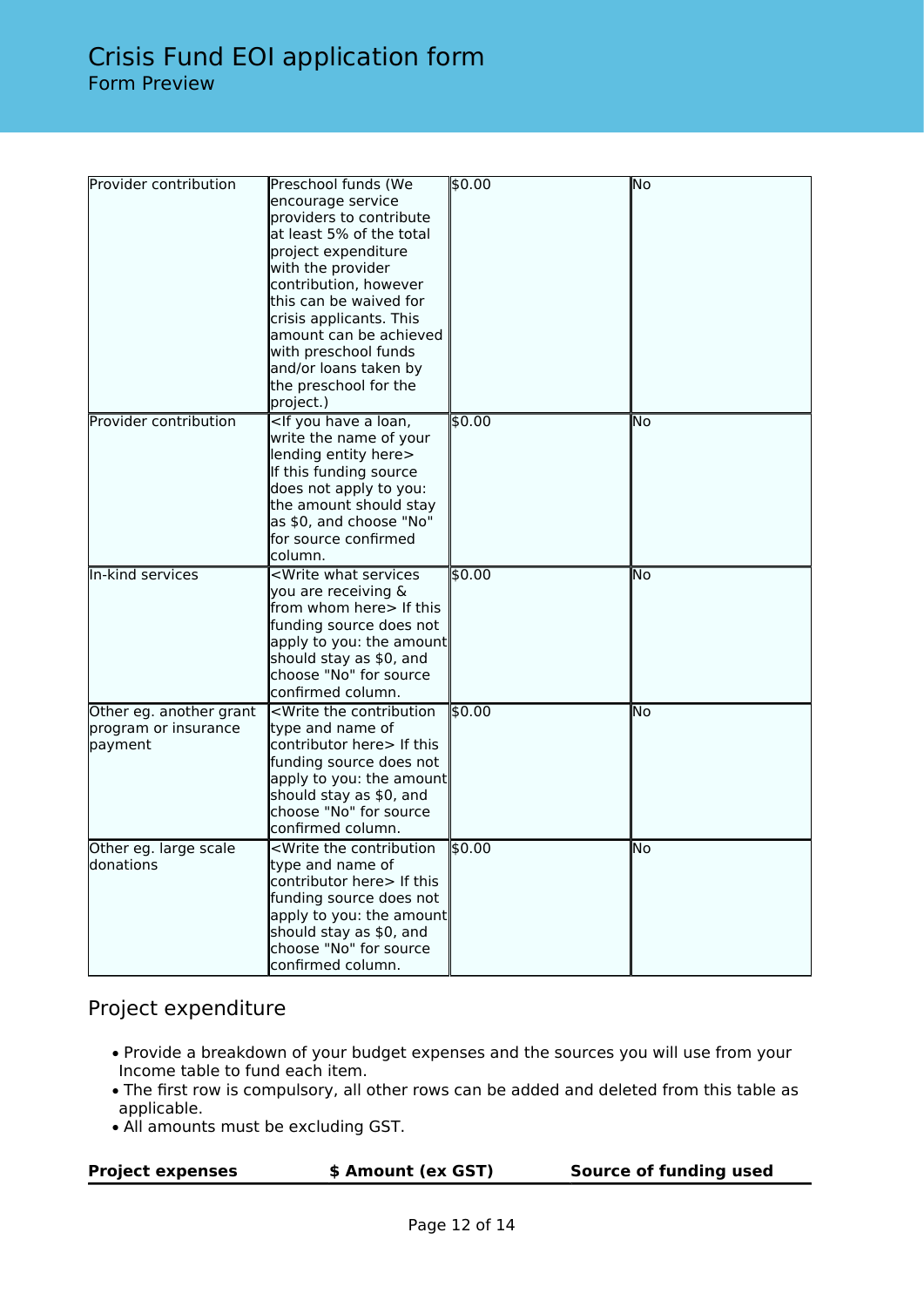| Main project works (quote)                      | \$0.00 | <b>NSW Department of Education</b> |
|-------------------------------------------------|--------|------------------------------------|
| Project management fees                         | \$0.00 |                                    |
| Administrative expenses (eg.<br>Council, Legal) | 50.00  |                                    |
| Professional fees (eg. Architect)               | 50.00  |                                    |
| Professional fees (eg. Engineer)                | \$0.00 |                                    |
| Contingency                                     | \$0.00 |                                    |
| Other                                           | \$0.00 |                                    |

## Budget totals

The total project income (your requested grant amount plus all other sources of funding) must be equal to the total project expenditure (the total cost of the project).

## **Total project income ex GST:**

```
$
This number/amount is calculated.
This number/amount is calculated.
```
## **Total project expenditure ex GST:**

 $\ddot{\bm{z}}$ This number/amount is calculated. This number/amount is calculated.

# Applicant declaration

\* indicates a required field

## **31. An authorised representative for your organisation must read and sign the declaration below. Please note that providing false or misleading information may result in the withdrawal of funding.**

I, the undersigned, declare that:

- The Applicant will be the Approved Provider of the service which is the subject of this application.
- The information in this application, including all documents attached to or forming part of this application, is to the best of my knowledge, true and correct.
- Where I am giving this undertaking and making this declaration as the applicant's delegate, I am duly authorised by the applicant to do so.
- I understand that neither submitting this Stage 1 application nor being invited to submit an application at Stage 2 constitute a promise for funding.
- I confirm I have read and agree to the [Terms and Conditions](https://education.nsw.gov.au/early-childhood-education/operating-an-early-childhood-education-service/grants-and-funded-programs/capital-works-grants/useful-information) for this grant.

## **Name of authorised representative \***

## **Position of authorised representative \***